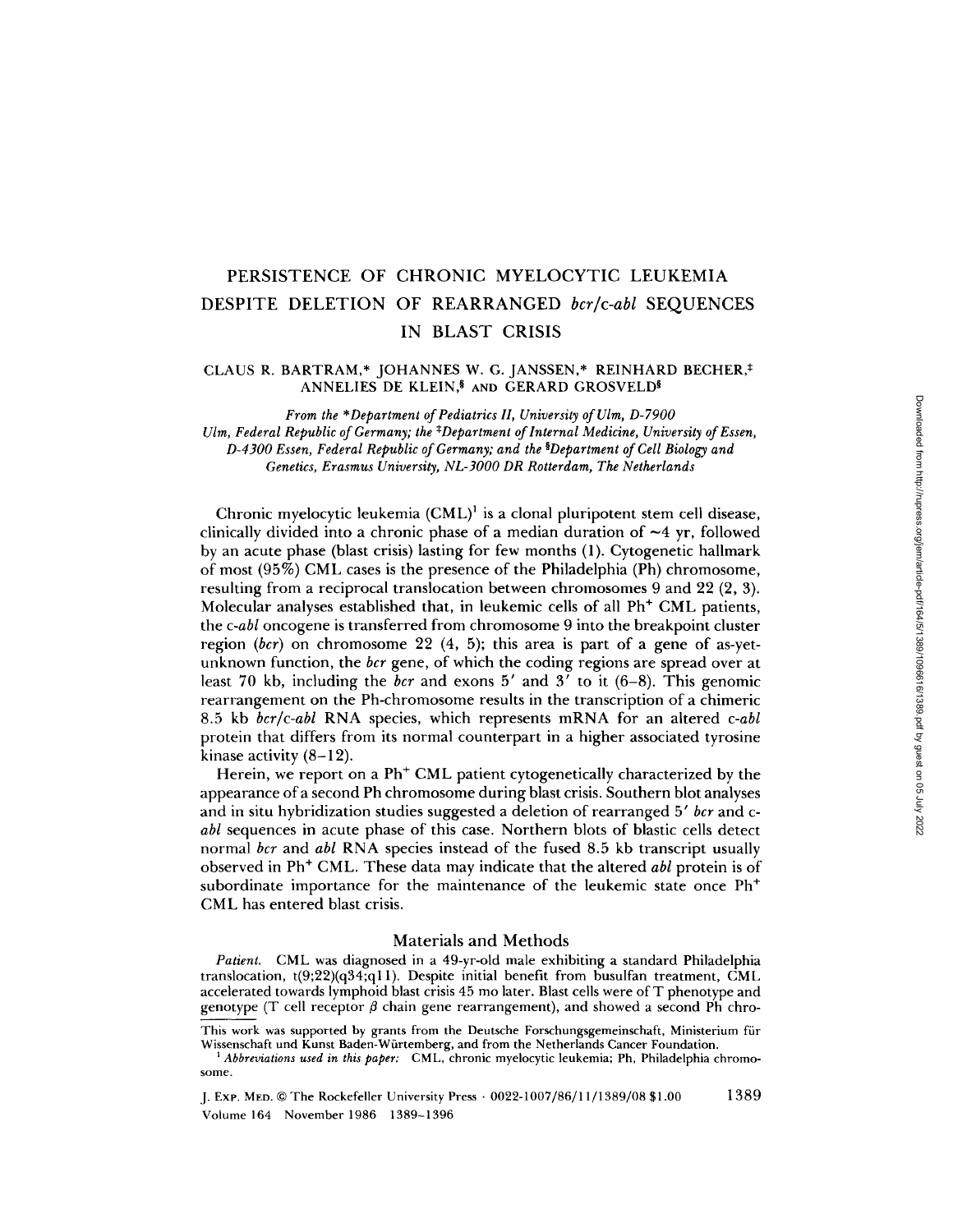

FIGURE 1. Southern blot analysis of blast cell DNAs (15  $\mu$ g) digested with Bgl II, electrophoresed on a 0.7% agarose gel and hybridized to a 2 kb Bgl II/Hind III 5' bcr probe (lane a) and to a 1.2 kb Hind III/Bgl II 3' bcr probe (lane b) that detect 5 kb germline fragments.

mosome as the only additional chromosomal aberration; both Phs were of similar size as compared with the single Ph chromosome in chronic state . Combination chemotherapy achieved <sup>a</sup> clinical remission, and the patient has been in chronic phase for 13 mo; cytogenetic studies performed on three occasions during the latter period revealed two Phs in all metaphases investigated.

DNA Analysis. Bone marrow DNA (15  $\mu$ g) was digested with restriction enzymes (C. Boehringer and Soehne, Mannheim, Federal Republic of Germany), electrophoresed on a 0.7% agarose gel, blotted, and hybridized to a 2 kb Bgl II/Hind II 5' bcr probe, a 1.2 kb Hind III/Bgl II 3' bcr probe, and a 1 kb 5' 8E bcr cDNA probe, as described (13, 18). <sup>A</sup> DNAs were included as mol wt standards . After hybridization, filters were washed under high stringency (10% saline citrate, 65°C) and exposed to XAR-2 film (Eastman Kodak Co., Rochester, NY) for up to 3 d at  $-70^{\circ}$ C with DuPont Lightning Plus intensifying screens (DuPont Instruments, Wilmington, DE).

RNA Analysis. RNA was isolated from bone marrow cells according to the LiCl/urea method (17); poly(A)<sup>+</sup> RNA was obtained after two passages over oligo(dT)-cellulose; 10  $\mu$ g of poly(A)<sup>+</sup> RNA was electrophoresed on a 1.2% agarose gel in the presence of formaldehyde (15) . After blotting, nitrocellulose filters (Schleicher and Schuell, Dassel, Federal Republic of Germany) were hybridized to a 0.6 kb Eco RI/Bam HI c-abl probe or a 2 kb Bgl II/Hind III 5' bcr probe, as described (13). Filters were exposed to Kodak XAR-5 film using DuPont Lightning Plus intensifying screens for up to  $4d$  at  $-70^{\circ}$ C.

In Situ Hybridization Chromosomes obtained from bone marrow were prepared according to standard techniques . After RNase treatment, chromosomes were denatured in 70% formamide in  $2 \times$  SSC at 70 °C for 2 min, rinsed in  $2 \times$  SSC, and dehydrated. The probe, a 1:1 mixture of human  $3'$  1.1 kb Hind III/Eco RI and  $5'$  0.6 kb Bam HI c-abl plasmids (17) was labelled by nick-translation using  $[^{3}H]dCTP$  and  $[^{3}H]dTTP$  (New England Nuclear, Boston, MA) to a sp act of  $1.2 \times 10^7$  cpm/ $\mu$ g. The probe was denatured for 5 min at 70°C at a concentration of 0.2  $\mu$ g/ml in 50% formamide in 2× SSC with 10% dextran sulfate added to the chromosomes, and hybridized for 10 h at 37°C; slides were rinsed in three changes of 50% formamide/2X SSC at 39°C, followed by 6 h washing in 2× SSC at room temperature, exposed to Kodak NTB2 emulsion for 12 d at  $4^{\circ}C$ , developed, and stained with quinacrince mustard as described (13) .

#### Results

Southern blot analysis of leukemic cells obtained from this case during blast crisis show a 5 kb germline band after hybridization to 5' bcr sequences (Fig. 1, lane  $a$ ). In contrast to all Ph<sup>+</sup> CML patients investigated thus far, a rearranged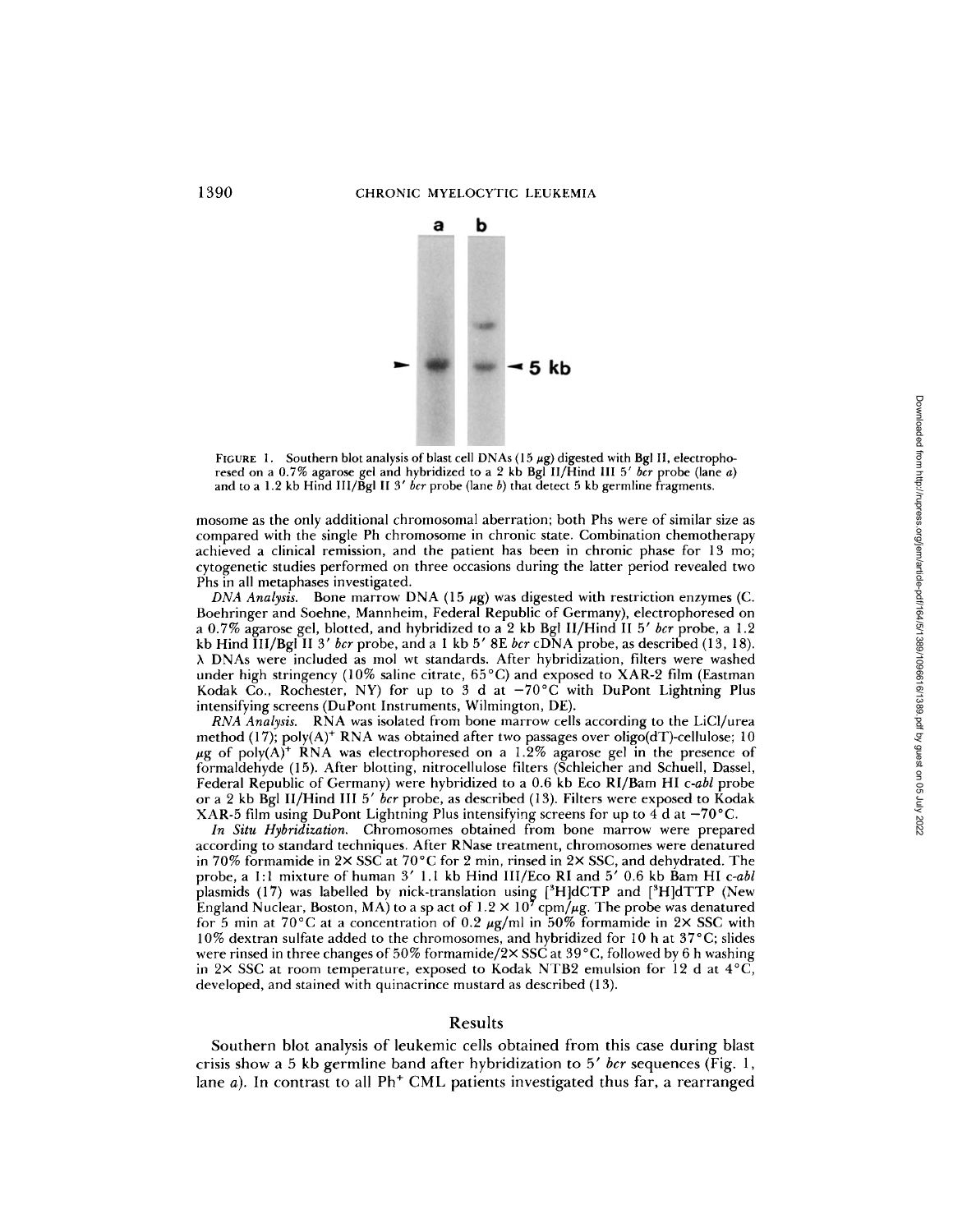

FIGURE 2. Southern blot analysis of human placenta (lanes  $a$ ) and blast cell DNAs (lanes  $b$ ). 15 µg DNAs were digested with Eco RI, Bam HI, or Bgl II as indicated, electrophoresed, and hybridized to a 1 kb  $5'$  8E bcr cDNA probe.

 $5'$  bcr fragment is not visible. However, a recombination within the bcr could be established by hybridization of Bgl II digests to 3' bcr sequences that are usually transferred to chromosome  $9q +$  in Ph<sup>+</sup> CML (Fig. 1, lane b). A Bgl II polymorphism as an explanation for the latter result could be ruled out, since digests using different restriction enzymes (Bam H1, Eco R1, and Hind 111) showed a similar pattern (data not shown). To investigate the possibility that, in this patient, the break on chromosome 22 has occurred outside the bcr region but still within the bcr gene, we hybridized different digests of blast cell DNAs to a <sup>1</sup> kb cDNA probe covering the most 5' bcr sequences known thus far (18). Again no rearranged fragments are detected as compared with control DNAs (Fig. 2). These results suggested a deletion of rearranged 5' bcr sequences in blast cells. However, the cDNA probe might not cover all chromosomal bcr sequences, and we therefore cannot entirely rule out the possibility that a recombination took place in such a region. Since cell samples from the chronic state of this patient were not available for Southern blot analysis, we decided to perform in situ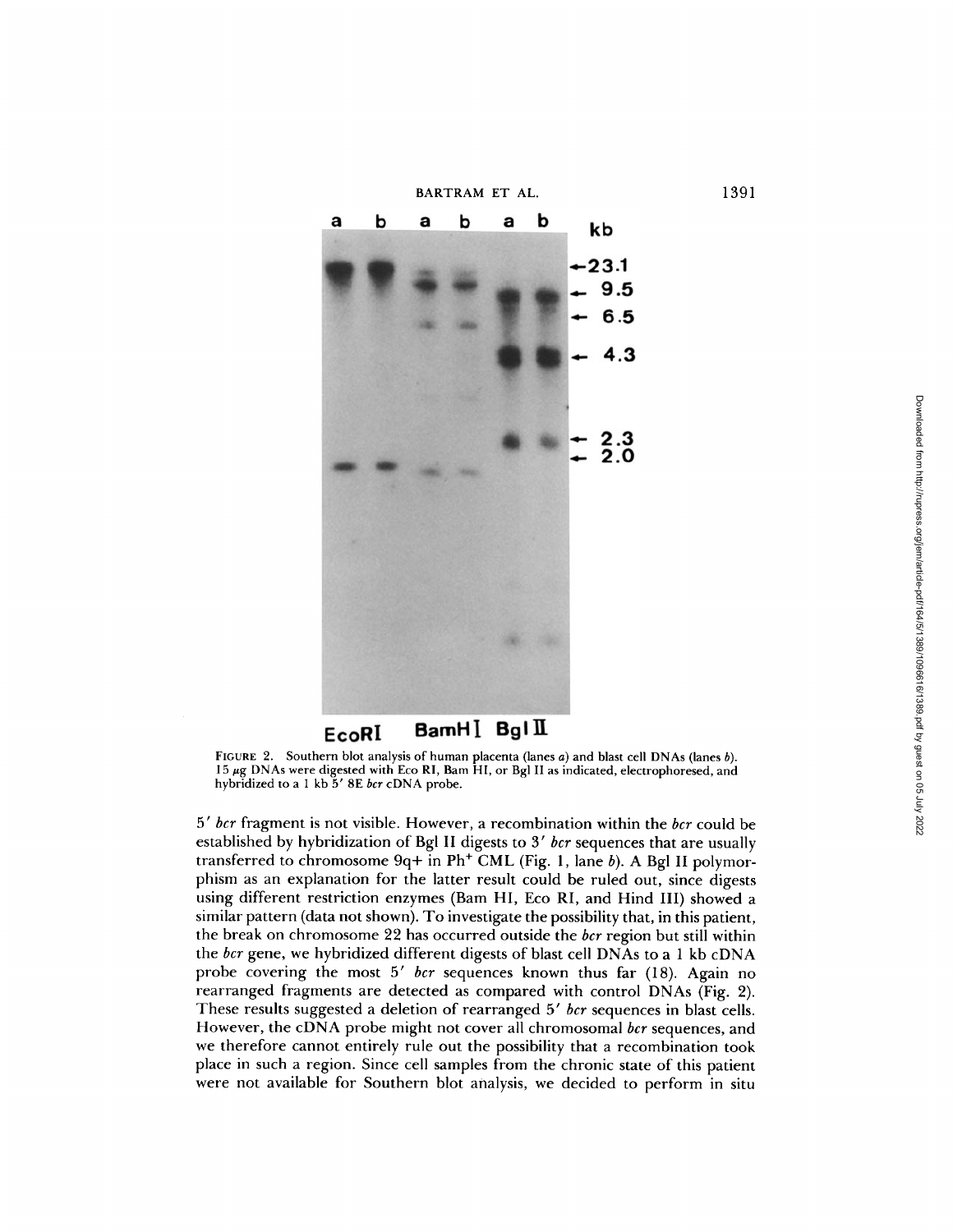| Chromosome              | Chronic phase           |          | <b>Blast</b> crisis     |          |
|-------------------------|-------------------------|----------|-------------------------|----------|
|                         | Grains<br>observed      | Expected | Grains<br>observed      | Expected |
| 1                       | 7                       | 9.0      | 24                      | 18.1     |
| $\overline{2}$          | 12                      | 8.8      | 14                      | 17.7     |
| 3                       | $\overline{\mathbf{4}}$ | 7.3      | 12                      | 14.6     |
| $\overline{\mathbf{4}}$ | 9                       | 7.0      | 7                       | 14.0     |
| 5                       | 6                       | 6.7      | 11                      | 13.4     |
| 6                       | $\overline{\mathbf{2}}$ | 6.3      | 6                       | 12.6     |
| 7                       | 5                       | 5.8      | 10                      | 11.6     |
| 8                       | $\overline{2}$          | 5.3      | 8                       | 6.5      |
| 9                       | 13                      | 2.5      | 34                      | 5.0      |
| $9q+$                   | 5                       | 3.0      | 7                       | 5.7      |
| 10                      | $\boldsymbol{2}$        | 4.9      | 8                       | 9.7      |
| 11                      | 3                       | 5.0      | 6                       | 10.0     |
| 12                      | $\overline{0}$          | 4.9      | 11                      | 9.8      |
| 13                      | 6                       | 3.9      | $\overline{\mathbf{4}}$ | 7.8      |
| 14                      | ı                       | 3.7      | 5                       | 7.5      |
| 15                      | $\overline{2}$          | 3.5      | $\overline{2}$          | 7.1      |
| 16                      | 3                       | 3.2      | 9                       | 6.5      |
| 17                      | 5                       | 3.1      | 8                       | 6.2      |
| 18                      | $\bf{0}$                | 2.9      | 5                       | 5.9      |
| 19                      | $\mathbf{1}$            | 2.3      | 5                       | 4.5      |
| 20                      | $\bf{0}$                | 2.5      | $\bf{0}$                | 5.0      |
| 21                      | $\bf{0}$                | 1.7      | 1                       | 3.4      |
| 22                      | 3                       | 0.9      | $\mathbf 0$             | 1.8      |
| Ph                      | 9                       | 0.5      | $4*$                    | $2.2*$   |
| X                       | 4                       | 2.8      | 7                       | 5.6      |
| Y                       | $\bf{0}$                | 1.0      | 3                       | 1.9      |

TABLE I Results of In Situ Hybridization to c-abl Probes

Grains were counted on complete, well-spread metaphases . Number of grains expected was determined according to DNA content (16) .

\* On two Ph chromosomes .



FIGURE 3. Distribution of silver grains on relevant chromosomes obtained from chronic<br>phase (A) and blast crisis (B) of the CML patient hybridized in situ to c-abl probes (see Table<br>I).

hybridization studies of  $c$ -abl sequences to metaphases obtained from both states, to investigate a possible concurrent deletion of this oncogene .

Distribution of 104 silver grains obtained from analysis of 21 metaphases of chronic phase was uniform and at random on all chromosomes except specific signals ( $p < 0.01$ ) on chromosomes 9 and 22q– (Table I and Fig. 3A). However in situ hybridization on c-abl sequences to 49 metaphases obtained from blast crisis showed a significant grain accumulation ( $p < 0.01$ ) only on chromosome 9, while distribution of silver grains on both Phs and all other chromosomes was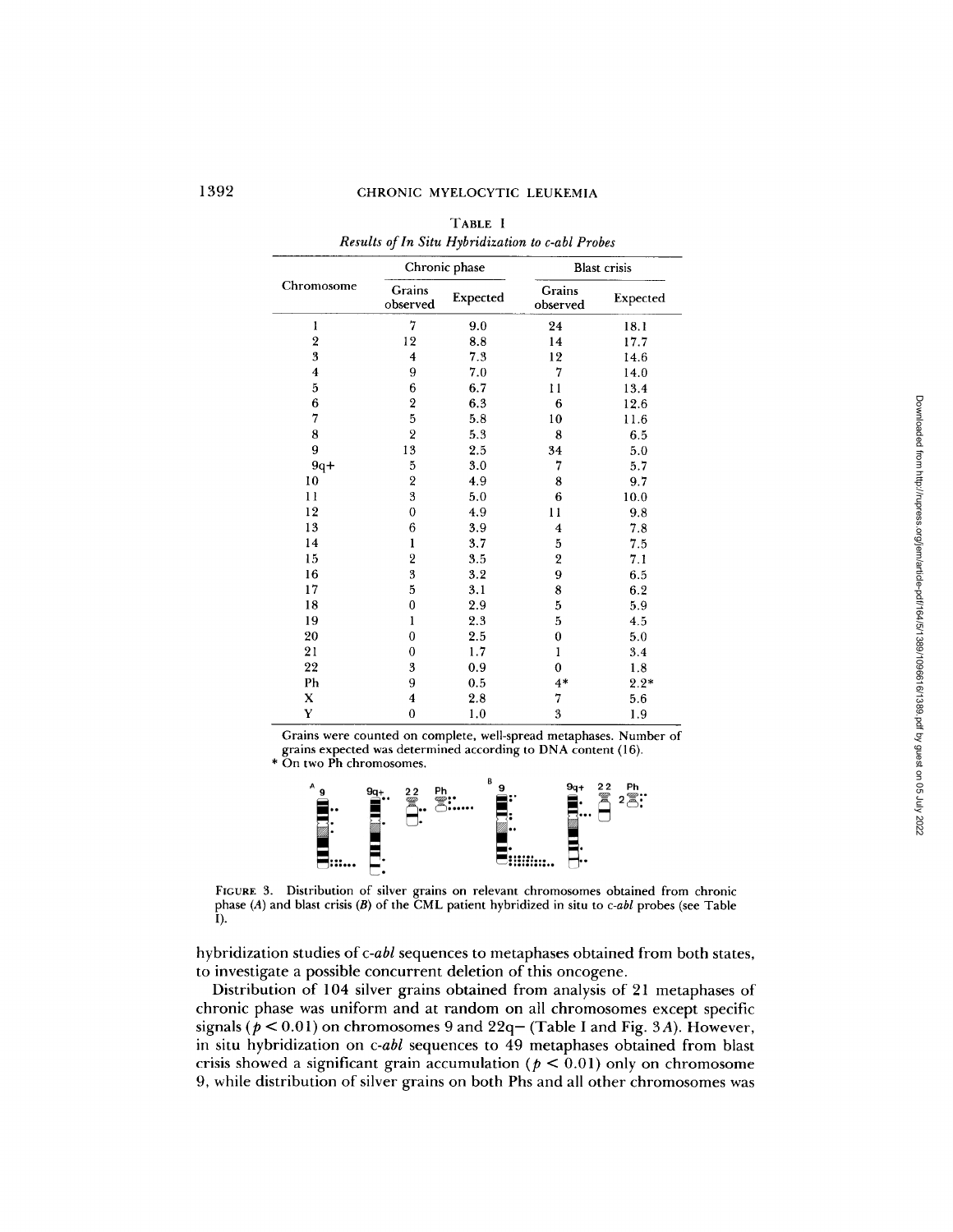

FIGURE 4. Northern blot analysis of poly(A)<sup>+</sup> RNA (10  $\mu$ g) obtained from blast cells of the CML patient hybridized to a c-abl (lane a) and  $5'$  bcr probe (lane b). The position of ribosomal  $20.8$ <sup>28</sup> S and <sup>18</sup> S RNA is indicated.

uniform (Table I and Fig. 3B). These results unequivocally demonstrated a deletion of c-abl sequences from the blast phase Ph-chromosomes.

Finally, we performed Northern blot analyses of blastic cells. Hybridization to c-abl and bcr sequences exhibited normal 6 and 7 kb c-abl as well as 4.5 and  $\sim$ 7 kb bcr transcripts, respectively (Fig. 4). Neither probe detected the hybrid 8.5 kb  $bcr/abl$  RNA species usually found in Ph<sup>+</sup> CML.

Taken together, the occurrence of a *bcr/c-abl* rearrangement in this case during generation of CML is deduced from the demonstration of a c-abl oncogene translocation by in situ hybridization in chronic state samples and the detection of rearranged 3' ber sequences in Southern blots from acute state. A deletion of recombined sequences of both genes in acute state, probably during duplication of the Ph chromosome, is suggested by the failure to detect  $(a)$ translocated  $c$ -abl sequences on both Phs,  $(b)$  rearranged  $5'$  bcr sequences, and (c) the hybrid 8.5 kb  $bcr/abl$  transcript during blast crisis.

#### Discussion

The involvement of c-abl and bcr sequences in the development of Ph<sup>+</sup> CML has been deduced from (a) the consistent observation of a rearrangement of both genes on the Ph chromosome in all cytogenetic subtypes of this leukemia,  $(b)$  the concurrent detection of a novel 8.5 kb chimeric bcr/c-abl RNA transcript, and (c) the expression of an altered  $p210$  c-abl protein that differs from the normal p145 counterpart as to its associated tyrosine kinase activity (4-12, 19, 20). However, neither the precise physiological function of the products encoded by both genes nor the meaning of their altered versions in Ph' CML has been elucidated as yet. Moreover, recent reports on Ph<sup>-</sup> CML characterized by a bcr rearrangement without juxtaposition of c-abl (21), as well as Ph<sup>+</sup> ALL cases showing a c-abl translocation to other sequences on the Ph instead of bcr  $(22)$ may indicate that both genes could interact with other genes to generate similar leukemic entities. Several Ph<sup>-</sup> CML patients have been observed (23, 24) that developed the Ph during later stages of their leukemia, suggesting that acquisition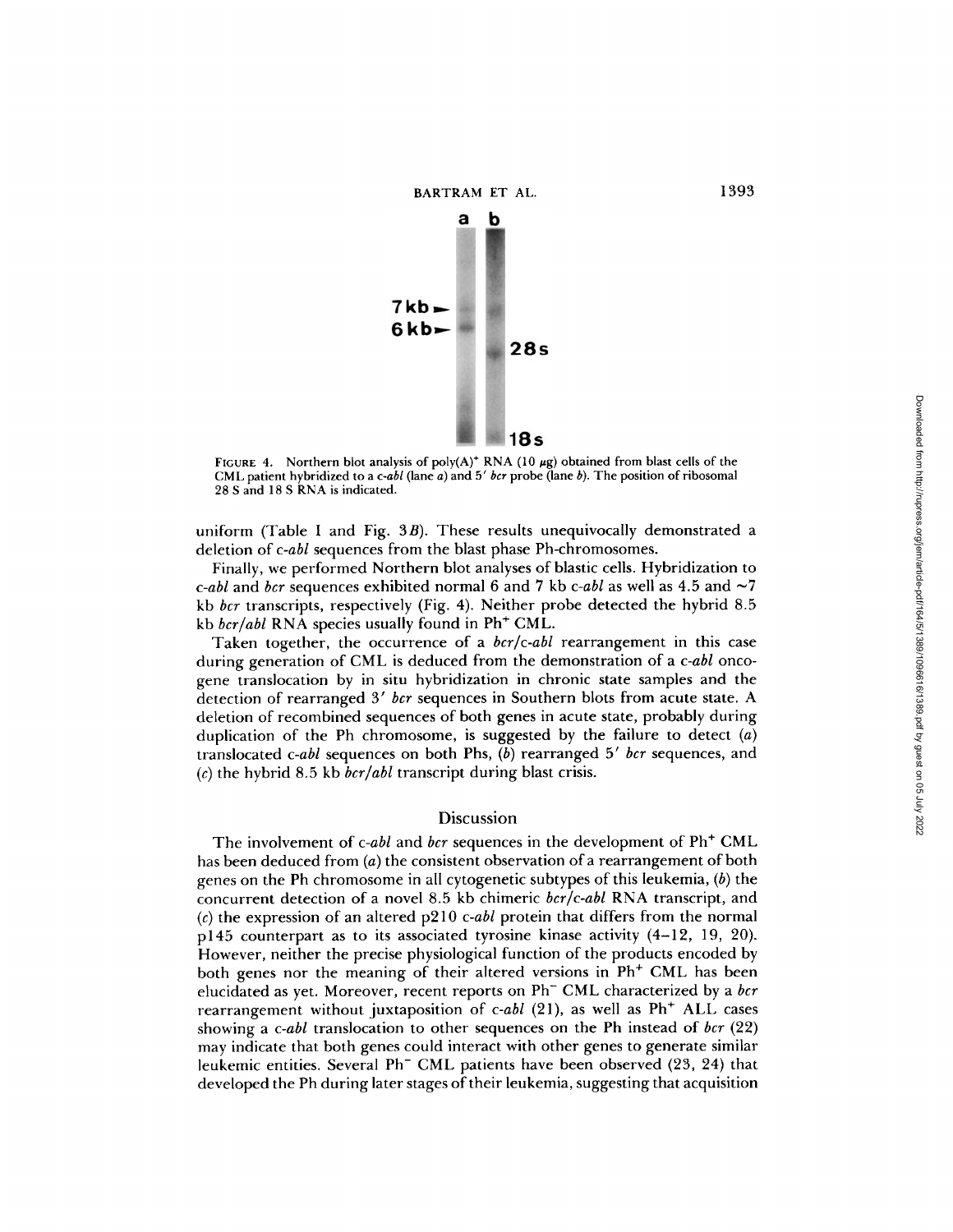of Ph is not the primary event in the generation of this disease. Other patients with typical Ph' CML entered acute phase with blast cells lacking the Ph chromosome, consistent with the existence of Ph - leukemic cells within the same patient (25) . Finally, glucose-6-phosphate dehydrogenase isoenzyme analysis showed the presence of Ph $^-$  leukemic cells in Ph $^+$  CML patients (26). These data suggest <sup>a</sup> multistep pathogenesis of CML in which the development of the cytogenetically visible Ph chromosome, as well as the molecularly detectable bcr/c-abl rearrangement is a second event in this process.

Along this line, transition of chronic towards acute phase of Ph' CML would represent a third step, characterized by marked differences in the biology of leukemic cells, and associated with karyotypic evolution exhibiting additional nonrandom chromosomal aberrations (1, 27). The detection of identical rearranged bcr fragments as well as comparable levels of the 8.5 kb  $bcr/abl RNA$ species in blast cells and chronic phase cells of the same patients also suggest that genes other than *bcr* and c-abl induce this terminal shift of biological properties within leukemic cells (9, 28, and Bartram, unpublished results).

However, the data presented here do not necessarily rule out a possible influence of rearranged abl/bcr sequences for the course of CML blast crisis. In this respect it seems to be noteworthy that the patient has survived the acute phase for already  $>1$  yr in remarkably good condition. Thus the deletion of the rearranged *abl/bcr* sequences, i.e., the withdrawal of the second step on the way to CML blast crisis, may result in the manifestation of a leukemic state that differs from the much more aggressive blast crisis usually observed in CML.

On the other hand, the results reported here mayindicate that once a leukemic cell has entered blast crisis, the rearranged abl/bcr sequences and their respective protein product may have a modulating effect on the clinical course of blast crisis, but are no longer essential for the maintenance of a leukemic state itself. While the present case appears to be a unique in vivo model to study the necessity of altered bcr/abl sequences in CML blast crisis, it would be of considerable interest to investigate in vitro the effect of either antisense RNA or monoclonal antibodies directed against altered  $bcr/abl$  sequences in leukemic cells obtained from chronic phase of Ph' CML patients . It seems tempting to speculate that these in vitro studies could prove a crucial function of these genes in the chronic phase of CML, while our present investigation can only address their respective role in blast crisis .

#### Summary

We report on a Ph' chronic myelocytic leukemia (CML) case, cytogenetically characterized by the occurrence of a second Philadelphia (Ph) chromosome in lymphoid blast crisis of T cell lineage. In situ hybridization analyses showed a deletion of translocated  $c$ -abl sequences, present on the Ph during chronic state, from both Ph in acute state. Moreover, Southern blot analyses of blastic cells exhibited a rearrangement within  $\emph{br}$ , but a deletion of  $5'$   $\emph{br}$  sequences, and Northern blots failed to detect the hybrid 8.5 kb bcr/c-abl transcript usually observed in Ph' CML.

We thank Drs. Heisterkamp and Groffen for continuous support, Dr. Brittinger for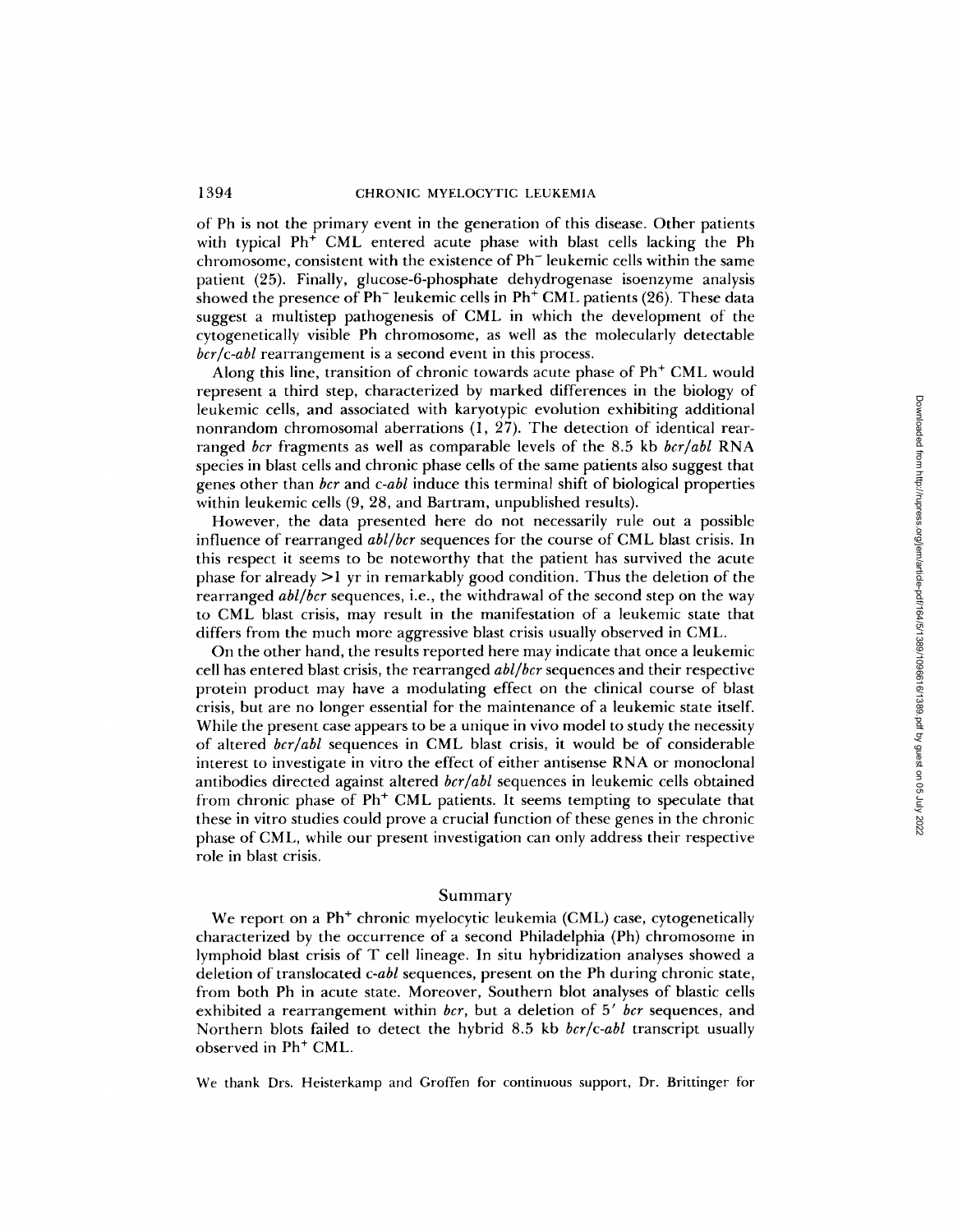#### BARTRAM ET AL.

providing cell samples and clinical information of the patient, and Angela Erkert for help with the preparation of the manuscript.

Received for publication 19 May 1986.

## References

- 1. Champlin, R. E., and D. W. Golde. 1985. Chronic myelogenous leukemia: recent advances. Blood. 65:1039.
- 2. Nowell, P. C., and D. A . Hungerford. 1960. A minute chromosome in human chronic granulocytic leukemia. Science (Wash. DC). 132:1497.
- 3. Rowley, J. D. 1983 . A new consistent chromosomal abnormality in chronic myelocytic leukemia identified by quinacrine fluorescence and Giemsa staining. Nature (Lond.). 243 :290.
- 4. de Klein, A., A. Geurts van Kessel, G. Grosveld, C. R. Bartram, A. Hagemeijer, D. Bootsma, N. K. Spurr, N . Heisterkamp, J. Groffen, and <sup>J</sup> . R. Stephenson . 1982. A cellular oncogene is translocated to the Philadelphia chromosome in chronic myelocytic leukaemia. Nature (Lond.). 300:765 .
- 5. Groffen, J., J. R. Stephenson, N. Heisterkamp, A. de Klein, C. R . Bartram, and G. Grosveld . 1984. Philadelphia chromosomal breakpoints are clustered within a limited region - bcr - on chromosome 22. Cell. 36:93.
- 6. Shtivelman, E., B. Lipshitz, R. P. Gale, and E. Canaani. 1985. Fused transcript of abl and bcr genes in chronic myelogenous leukaemia. Nature (Lond.). 315:550.
- 7. Heisterkamp, N., K. Stam, J. Groffen, A. de Klein, and G. Grosveld. 1985. Structural organization of the bcr gene and its role in the  $Ph<sup>1</sup>$  translocation. Nature (Lond.). 315 :758.
- 8. Stam, K., N. Heisterkamp, G. Grosveld, A. de Klein, R. S. Verma, M. Coleman, H. Dosik, and J. Groffen. 1985. Evidence of a new chimeric bcr/c-abl mRNA in patients with chronic myelocytic leukemia. N. Engl. J. Med. 313:1429.
- <sup>9</sup> . Gale, R. P., and E. Canaani. <sup>1984</sup> . A 8-kilobase abl RNA transcript in chronic myelogenous leukemia. Proc. Natl. Acad. Sci. USA. 81:5648.
- 10. Collins, S. J., J. Kubonishi, J. Myoshi, and M. T. Groudine. 1984. Altered transcription of the c-abl oncogene in K-562 and other chronic myelogenous leukemia cells. Science (Wash. DC). 225:72.
- 11. Konopka, J. B., S. M. Watanabe, J. W. Singer, S. J. Collins, and O. N. Witte. 1985. Cell lines and clinical isolates derived from Ph'-positive chronic myelogenous leukemia patients express c-abl proteins with a common structural alteration. Proc. Natl. Acad. Sci. USA. 82:1810.
- 12. Konopka, J. B., and O. N. Witte. 1985. Detection of c-abl tyrosine kinase activity in vitro permits direct comparison of normal and altered abl gene products. Mol. Cell. Biol. 5:3116.
- 13. Bartram, C. R., E. Kleihauer, A. de Klein, G. Grosveld, J. R. Teyssier, N. Heisterkamp, and J. Groffen. 1985. c-abl and ber are rearranged in a Ph<sup>1</sup>-negative CML patient. EMBO (Eur. Mol. Biol. Organ.) J. 4:683.
- 14. Auffray, C ., and F. Rougon. 1980 . Purification of mouse immunoglobulin heavy chain messenger RNAs from total myeloma tumour RNA . Eur. J. Biochem. 107:303 .
- 15 . Maniatis, T., E. F. Fritsch, and J. Sambrook. 1982. Molecular cloning. Cold Spring Harbor Laboratory, Cold Spring Harbor, NY. p. 202.
- 16. Mendelsohn, M. L., B. H. Mayall, E. Bogart, D. H. Moore, and B. H. Perry. 1973. DN A content and DNA-based centromeric index of the 24 human chromosomes. Science (Wash. DC). 179:1126.
- 17. Bartram, C. R., A. de Klein, A. Hagemeijer, T. van Agthoven, A. Geurts van Kessel,